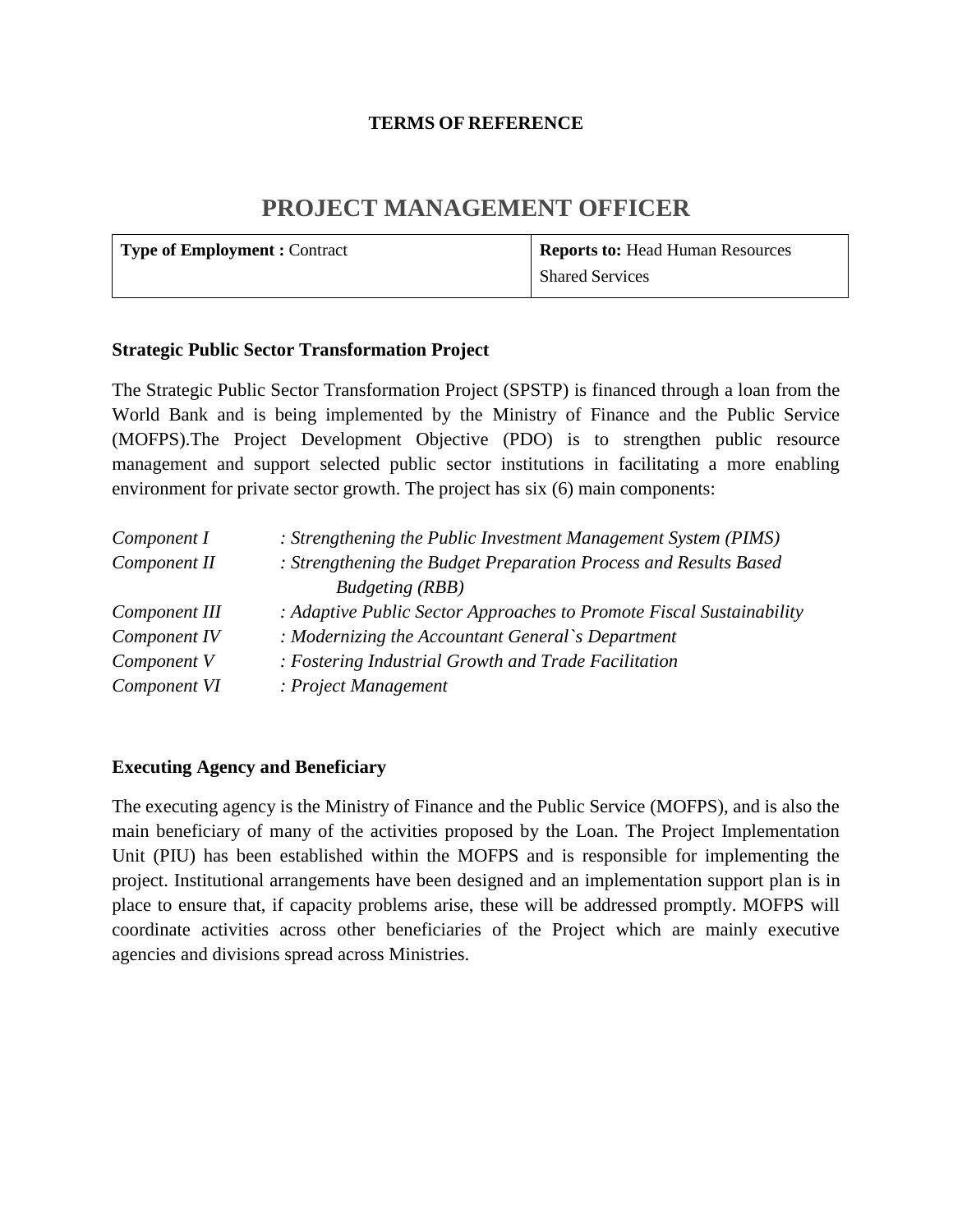## **Public Sector Transformation Implementation Unit (PSTIU) at the Office of the Prime Minister**

The Government is committed to enhancing the efficiency, quality and cost effectiveness of public services. An action plan for public sector transformation has been approved to include: merging, divesting, and outsourcing government functions which are better performed by the private sector; the introduction of shared services for communications, human resource management and asset management and centralized legal services; strengthen the financial reporting requirements on those entities that remain; and ensure, where required, that well structured transition plans are in place. In order to achieve these objectives a Public Sector Transformation Implementation Unit (PSTIU) has been established at the Office of the Prime Minister. Among the initiatives currently being undertaken by the PSTIU is the implementation of the Human Resources Shared Services Centre (HRSSC).

#### **Implementation of the Human Resources Shared Services Centre (HRSSC)**

The implementation of shared services arrangements for human resource management in the Public Sector is in the context of HR Transformation. HR transformation seeks to build on the strengths that exist and transform areas required to build capacities and capabilities in the Public Sector. The HR vision is for a

"Public Sector HR function that promotes fairness, equity and development to enable sustainable growth through excellence in people."

In order to achieve this vision, the HR Operating Model that is currently being looked at has been adapted from the David Ulrich Human Resources (HR) Model. It is within this context that shared services arrangements for human resource management are intended to be implemented in the form of the HR Shared Services Centre (HRSSC). The Ulrich Model has three main pillars, the Centres of Expertise, the HR Business Partners and the HRSSC.

The HRSSC is responsible to provide transactional, administrative and operational services powered by an enterprise based Human Resources Management Information System (MyHR+) technology platform. Ministries, Departments and Agencies are to be assimilated into the HR Shared Services arrangements on a scheduled phased basis guided by the implementation of the MyHR+ enabling technology platform. At this time, the PSTIU is actively progressing with the commencement of implementation arrangements for the HRSSC. Detailed project plans need to be developed and monitored to ensure the success of the implementation. To this end, the Ministry is seeking to secure the services of a Project Management Officer.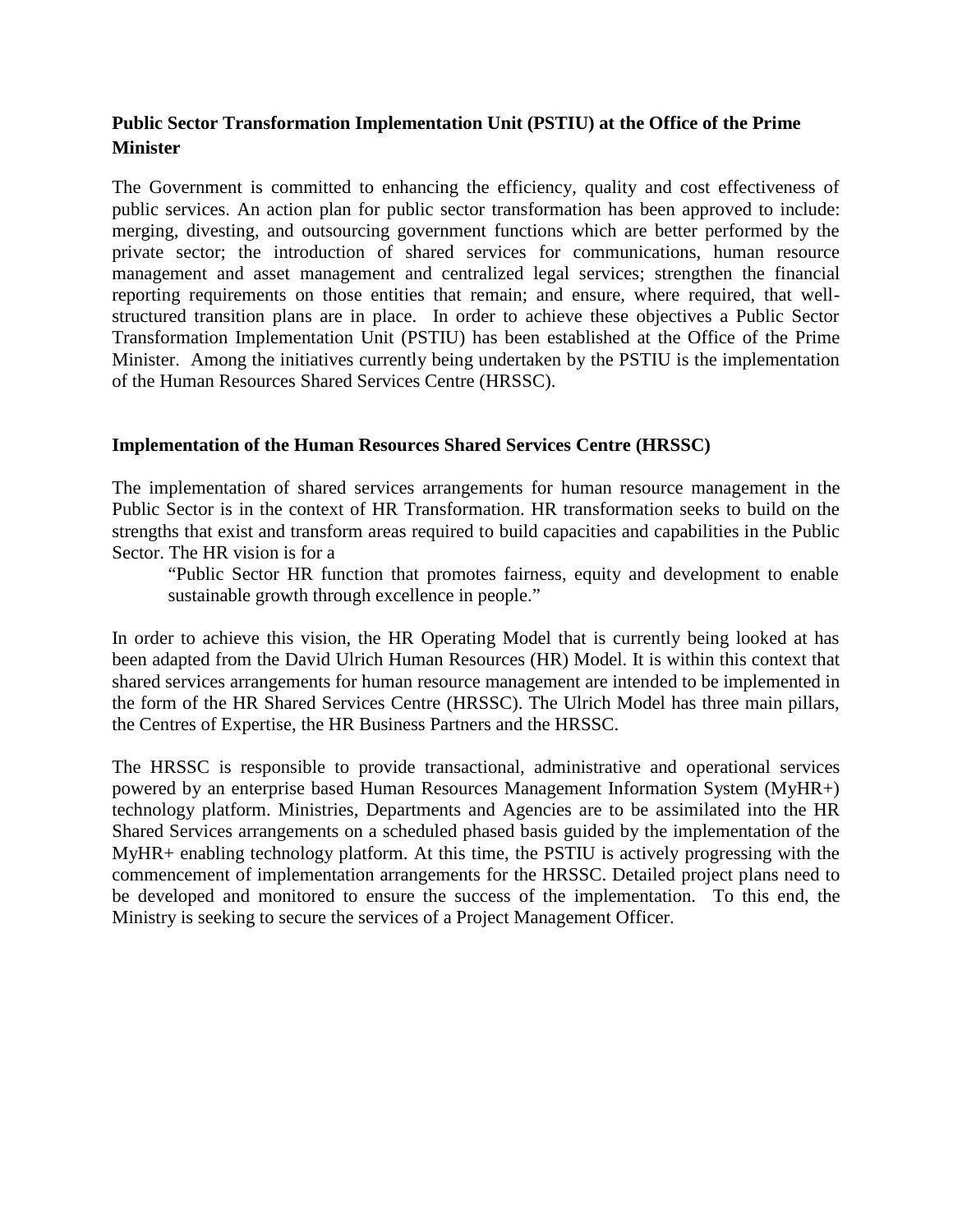#### **Summary/Objective**

The Project Management Officer (PMO), under the general direction of the Head HR Shared Services, will be responsible for supporting the implementation of the HR Shared Service Centre (HRSSC), by performing key project management functions, planning, tracking, monitoring and reporting for all project initiatives.

#### **Summary/Objective**

- 1. Consult with the PSTIU Head HR Shared Services and other PSTIU team members, Communications and Change Management Leads, the MyHR+ Project Implementation Team, the Strategic Human Resources Management Division (SHRMD) of the Ministry of Finance and the Public Service, the Office of the Services Commissions (OSC), HR Leads and relevant Heads in selected (MDAs)/Client entities, EY Consultants PMO and HRSSC Technical Committee on the development of product documents.
- 2. Conduct research to facilitate general understanding of the Ulrich HR Operating Model.
- 3. Develop full understanding of the HRSSC Operating Model, the technology that supports the HRSSC (MyHR+, Case Management and Knowledgebase and Call Management systems) its policies, procedures and regulations.
- 4. Create project plans in consultation with the Head of the HRSSC and other key stakeholders, aligned to the broader Corporate Shared Services project plan
- 5. Develop detailed work plans which identifies and sequences the activities needed to successfully complete each project
- 6. Review the project schedule with the Head of the HRSSC and other key stakeholders and revise as required
- 7. Utilise appropriate project management software to prepare project plans and schedules
- 8. Provide support in the execution of each project according to the project plan
- 9. Develop forms and records to document project activities
- 10. Create and manage a central repository for all project documents for shared access by the Implementation Team
- 11. Maintain project plan status on shared central project management software
- 12. Develop and maintain electronic files, a materials library, and version control for all project documents
- 13. Maintain a RAG tracker and circulate reminders/notifications to stakeholders regarding the status of the activities that are moving to amber or red status.
- 14. Track and monitor the progress of each project initiative and make adjustments as necessary to ensure the successful completion of each project
- 15. Maintain project calendar
- 16. Provide standard and ad hoc progress reports highlighting activity status
- 17. Ensure clear communication among all groups involved in the successful delivery of each project
- 18. Evaluate and close each project once completed

## **Other**

- 1. Execute all administrative tasks for each project
- 2. Plan and organise meetings as required